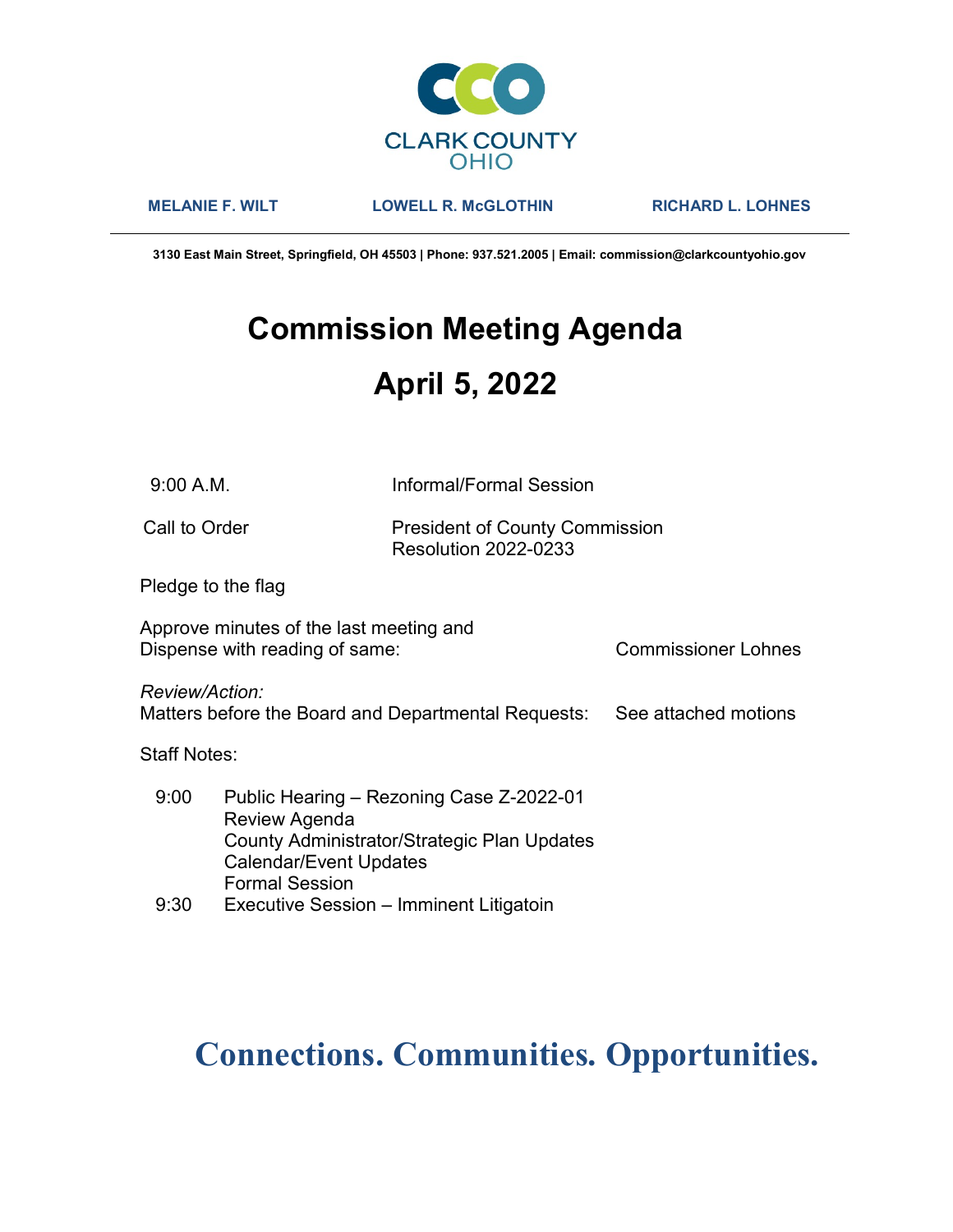Melanie F. Wilt Lowell R. McGlothin Richard L. Lohnes

Resolution 2022-0234 ZMRV file

# 9:00 a.m. Public Hearing for Rezoning Case Z-2022-01 filed by Fred Messaros in Mad River Township

This is the date and time set by the Board of County Commissioners, Clark County, Ohio, to hold a public hearing on the proposed rezoning case Z-2022-01 in Mad River Township being 151+ acres located at 1291 Cold Springs Road, to rezone property from A-1 (Agricultural District) to PD-B (Planned Development District – Business), to allow for commercial indoor and outdoor recreational activities

Public Hearing opened by the Commission President at \_\_\_ a.m.

Staff Report:

Audience Comments:

The Public Hearing was closed by the Commission President at a.m.

Commissioner moved to rezoning case Z-2022-01 as presented.

Commissioner seconded the motion and the roll being called for its passage, the vote resulted as follows:

Commissioner McGlothin, Commissioner Lohnes, Commissioner Wilt,

I, Megan Burr, Clerk to the Board of County Commissioners, do hereby certify that the above is a true and correct copy of a motion as recorded in the Journal of the Clark County Commissioners, under the date of April 5, 2022.

Megan Burr, Clerk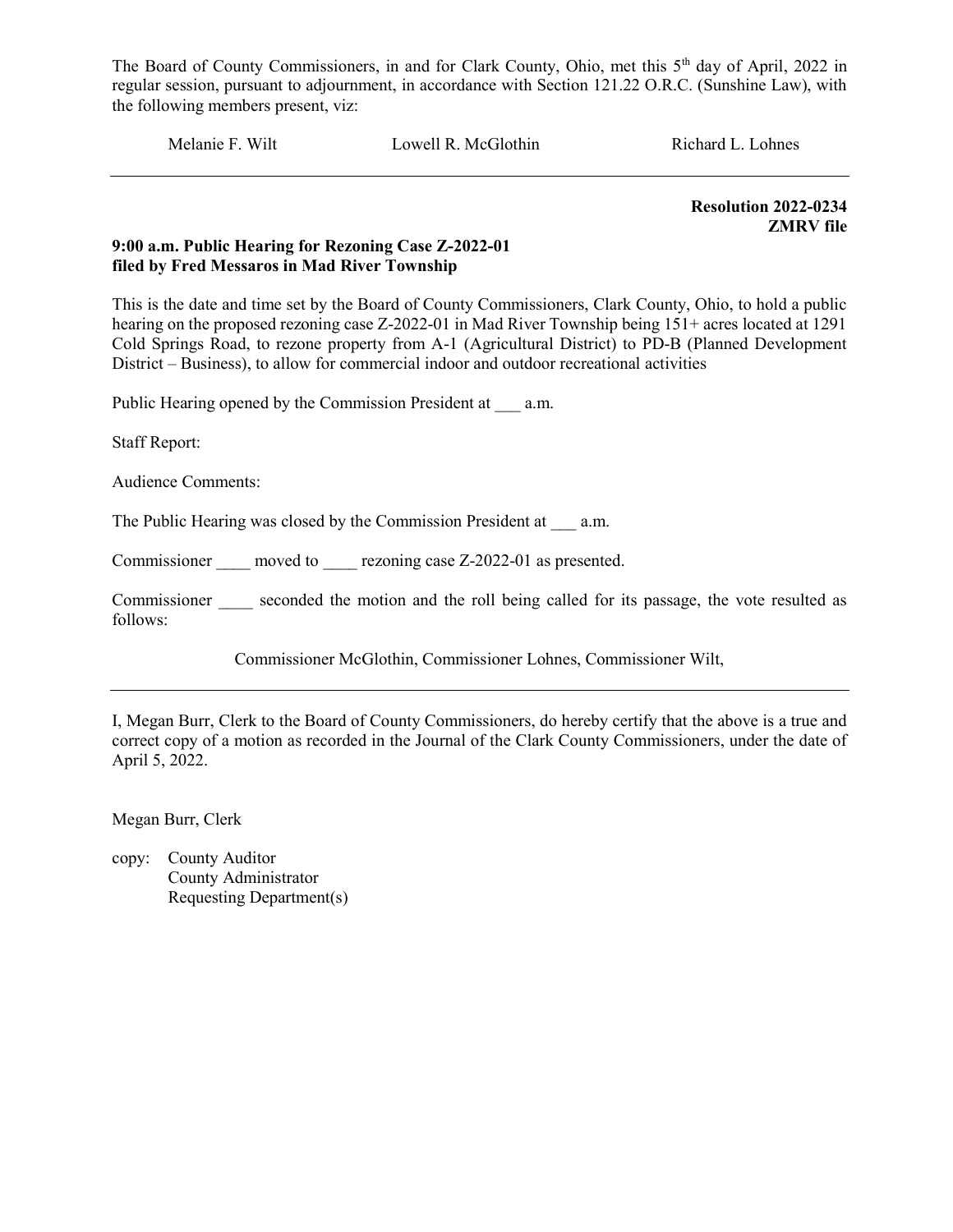Melanie F. Wilt Lowell R. McGlothin Richard L. Lohnes

Resolution 2022-0235 ENGC file

Authorize Contract with DLZ Ohio, Inc.

Commissioner moved, per the request of the County Engineer, to authorize a contract with:

| <b>Organization Name:</b>    | DLZ Ohio, Inc.                                       |
|------------------------------|------------------------------------------------------|
| <b>Organization Address:</b> | 6121 Huntly Road, Columbus, Ohio 43229               |
| In the amount of:            | \$49,989.00                                          |
| <b>Funding Source(s):</b>    | OPWC and Local Funds (MVGT)                          |
| <b>Purpose:</b>              | Middle Urbana Road Improvements OPWC Project (CK10Y) |
| <b>Effective Dates:</b>      | April 5, 2022 through December 31, 2023              |

Further move to authorize the County Administrator to execute the contract and related documents, including the purchase order.

Commissioner seconded the motion and the roll being called for its passage, the vote resulted as follows:

Commissioner Lohnes, Commissioner McGlothin, Commissioner Wilt,

I, Megan Burr, Clerk to the Board of County Commissioners, do hereby certify that the above is a true and correct copy of a motion as recorded in the Journal of the Clark County Commissioners, under the date of April 5, 2022.

Megan Burr, Clerk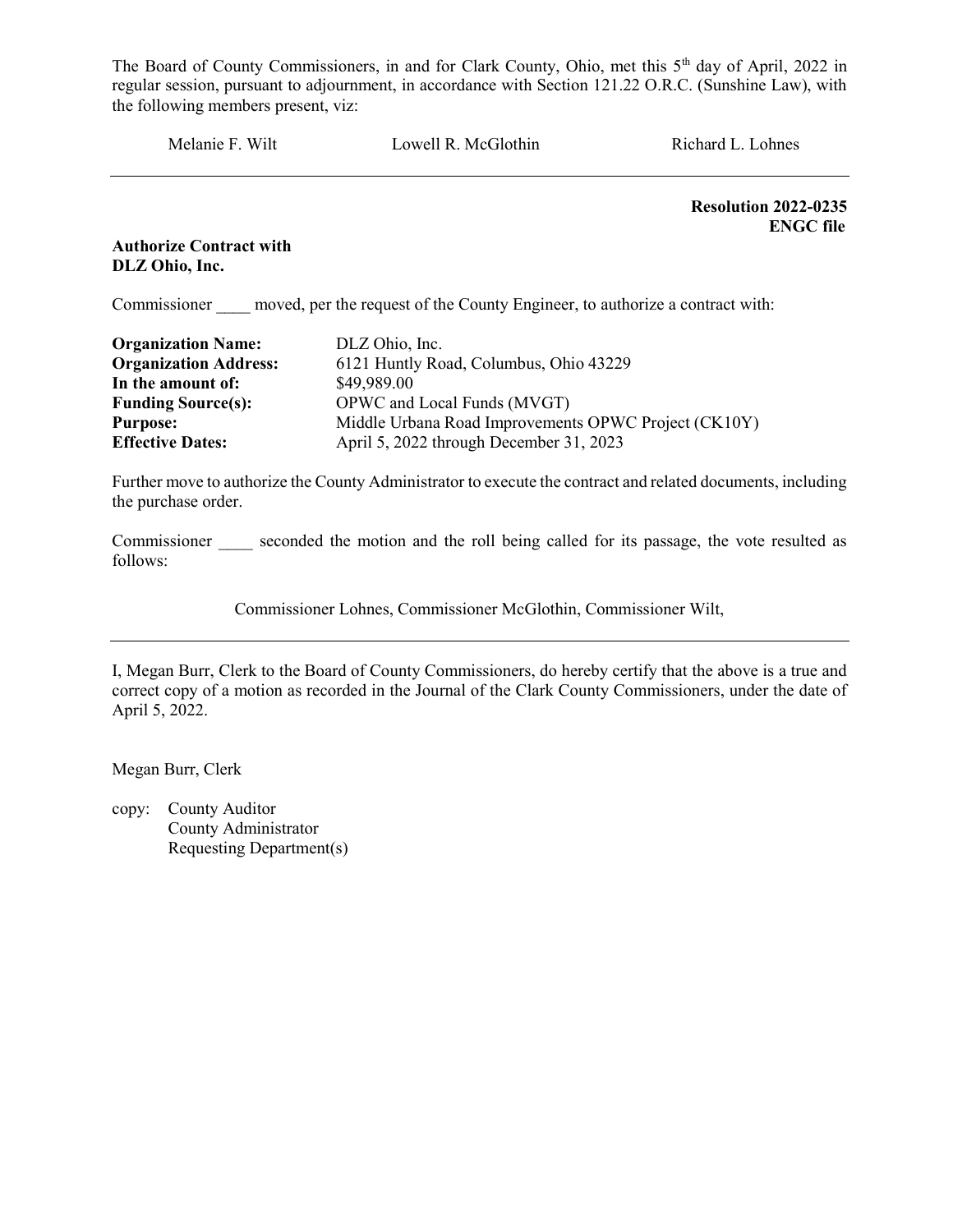Melanie F. Wilt Lowell R. McGlothin Richard L. Lohnes

 Resolution 2022-0236 EMAG file

# Authorize Grant Submission for Hazardous Material Emergency Preparedness (HMEP)

Commissioner moved, per the request of the Emergency Management Agency Director, to authorize grant submission of the following:

| Grant:                 | Hazardous Material Emergency Preparedness (HMEP)                                |
|------------------------|---------------------------------------------------------------------------------|
| Grantor:               | Ohio Emergency Management Agency                                                |
| <b>Funding Amount:</b> | \$3,240.00                                                                      |
| <b>Purpose:</b>        | To develop, improve, and carry out emergency plans within the National Response |
|                        | System and the Emergency Planning and Community Right-To-Know Act of 1986.      |
|                        | This grant is being written for Hazmat training specifically for dispatchers.   |
|                        | Grant Effective Dates: October 1, 2022 - September 30, 2023                     |

Further, move to authorize the County Administrator to execute the grant submission and related documents.

Commissioner seconded the motion and the roll being called for its passage, the vote resulted as follows:

Commissioner Lohnes, Commissioner McGlothin, Commissioner Wilt,

I, Megan Burr, Clerk to the Board of County Commissioners, do hereby certify that the above is a true and correct copy of a motion as recorded in the Journal of the Clark County Commissioners, under the date of April 5, 2022.

Megan Burr, Clerk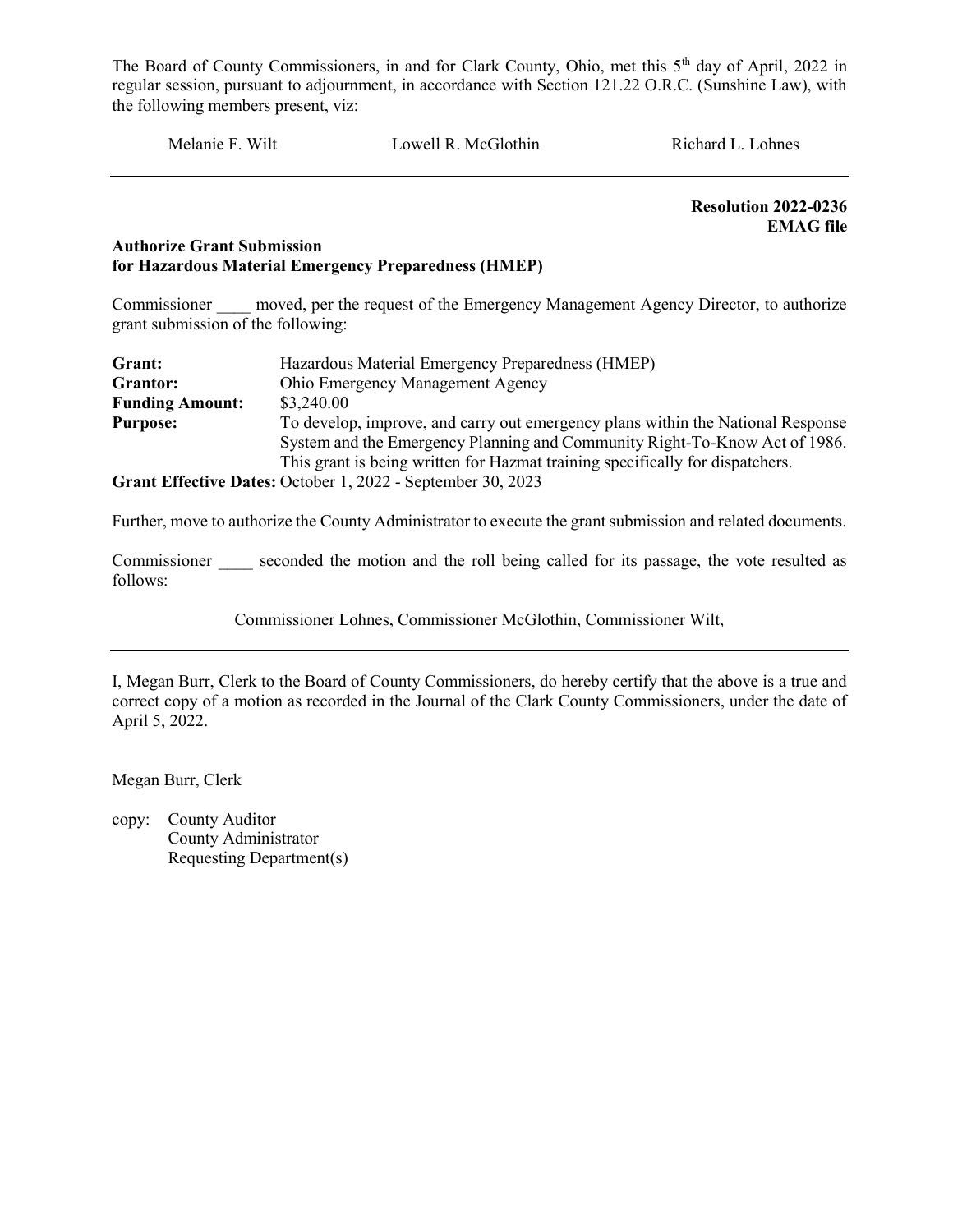Melanie F. Wilt Lowell R. McGlothin Richard L. Lohnes

 Resolution 2022-0237 EMAG file

# Authorize Grant Submission for Hazardous Material Emergency Preparedness (HMEP)

Commissioner moved, per the request of the Emergency Management Agency Director, to authorize grant submission of the following:

| Grant:                 | Hazardous Material Emergency Preparedness (HMEP)                                      |
|------------------------|---------------------------------------------------------------------------------------|
| Grantor:               | Ohio Emergency Management Agency                                                      |
| <b>Funding Amount:</b> | \$1,940.00                                                                            |
| <b>Purpose:</b>        | To develop, improve, and carry out emergency plans within the National Response       |
|                        | System and the Emergency Planning and Community Right-To-Know Act of 1986.            |
|                        | This grant is being written for radiation training, specifically the meters we carry. |
|                        | Grant Effective Dates: October 1, 2022 - September 30, 2023                           |

Further, move to authorize the County Administrator to execute the grant submission and related documents.

Commissioner seconded the motion and the roll being called for its passage, the vote resulted as follows:

Commissioner Lohnes, Commissioner McGlothin, Commissioner Wilt,

I, Megan Burr, Clerk to the Board of County Commissioners, do hereby certify that the above is a true and correct copy of a motion as recorded in the Journal of the Clark County Commissioners, under the date of April 5, 2022.

Megan Burr, Clerk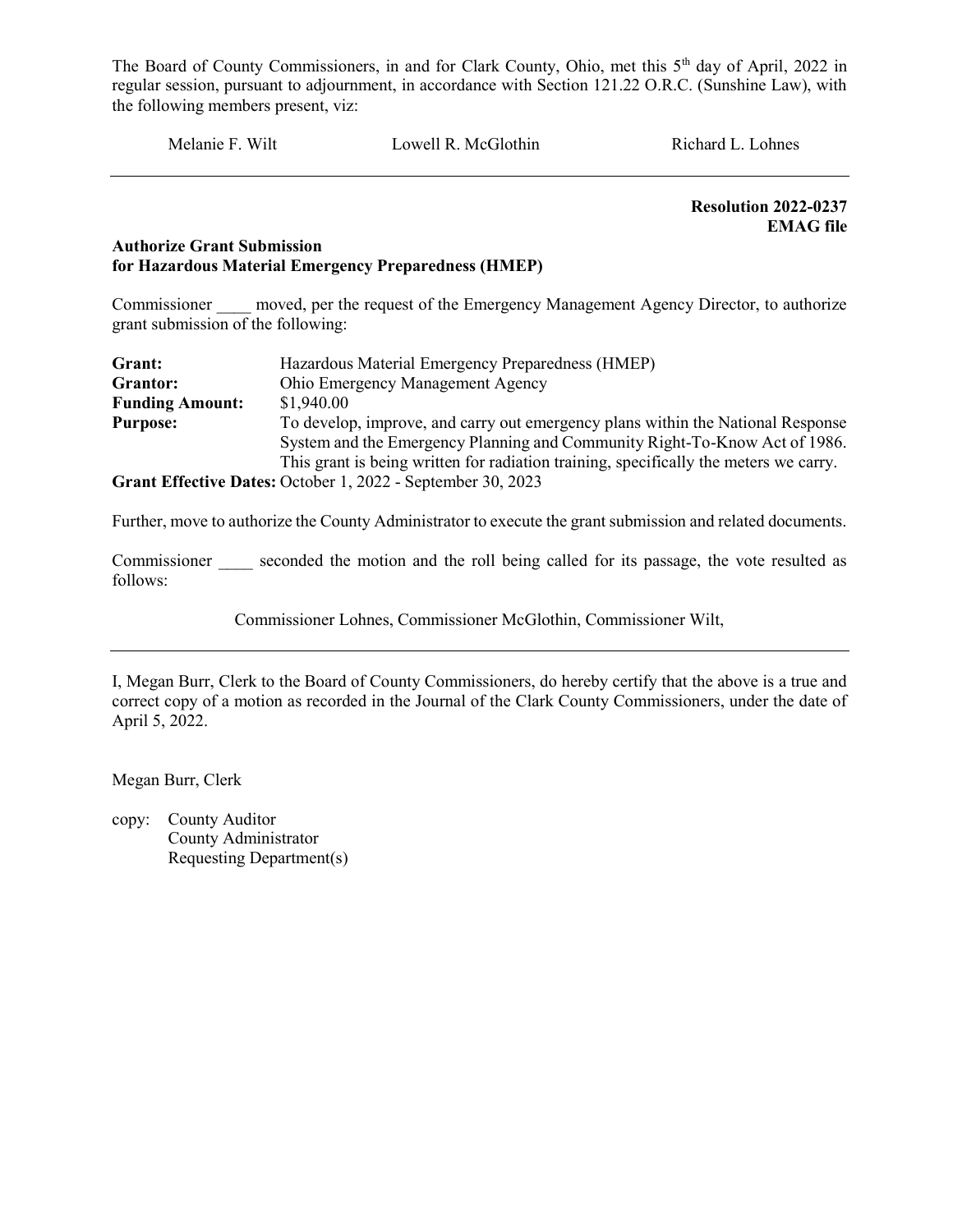Melanie F. Wilt Lowell R. McGlothin Richard L. Lohnes

 Resolution 2022-0238 FINF file

# Authorize Intra-Fund Transfer(s)

Commissioner and moved, upon the recommendation of the County Administrator, to authorize the following Intra-Fund Transfer(s):

| From              |                                                                      |          | To         |                      |          |
|-------------------|----------------------------------------------------------------------|----------|------------|----------------------|----------|
| <b>Department</b> | <b>Expense Acct.</b>                                                 | Amount   | Department | <b>Expense Acct.</b> | Amount   |
| Fund: CDBG Fund   |                                                                      |          |            |                      |          |
| Comm. Dev.        | Pers. & Fringes                                                      | \$434.12 | Comm. Dev. | Operating Exp.       | \$434.12 |
|                   | Reason: Need to finish using grant funds before end of grant period. |          |            |                      |          |

Commissioner seconded the motion and the roll being called for its passage, the vote resulted as follows:

Commissioner Lohnes, Commissioner McGlothin, Commissioner Wilt,

I, Megan Burr, Clerk to the Board of County Commissioners, do hereby certify that the above is a true and correct copy of a motion as recorded in the Journal of the Clark County Commissioners, under the date of April, 5, 2022.

Megan Burr, Clerk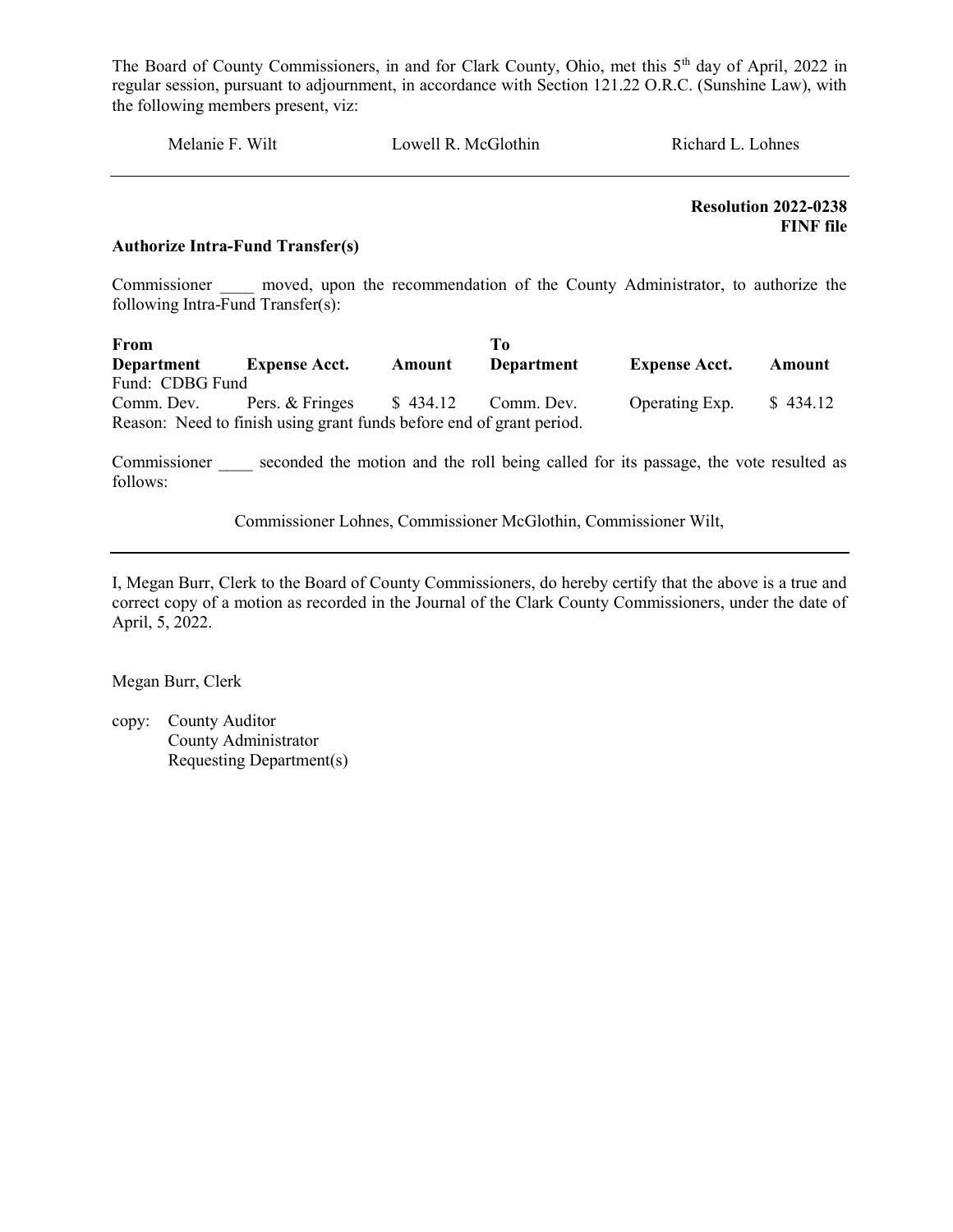Melanie F. Wilt Cowell R. McGlothin Richard L. Lohnes

 Resolution 2022-0239 FINI file

#### Authorize Inter-fund Advance(s)

Commissioner moved, upon the recommendation of the County Administrator, to authorize the following Inter-Fund Advance(s):

| <b>Transfer From</b>                                                                       | <b>Amount</b> | <b>Transfer To</b>                    | Amount                                                                              |
|--------------------------------------------------------------------------------------------|---------------|---------------------------------------|-------------------------------------------------------------------------------------|
| Comm. Dev. - Advance Out                                                                   |               | Comm. Dev. - Housing Rehab            |                                                                                     |
| 1203-020-831204                                                                            | \$10,000.00   | 1204-020-521203                       | \$10,000.00                                                                         |
| Reason: To repay advance that was used for Critical Infrastructure working funds.          |               |                                       |                                                                                     |
| Comm. Dev. - Advance Out                                                                   |               | Comm. Dev. - Project Advance          |                                                                                     |
| \$20,000.00<br>1203-020-831253                                                             |               | 1253-020-521203                       | \$20,000.00                                                                         |
| Reason To repay advance that was used for working funds.                                   |               |                                       |                                                                                     |
| Comm. Dev. - Project Advance                                                               |               | Comm. Dev. - Comm. Housing CHIP Grant |                                                                                     |
| 1253-020-832217                                                                            | \$4,400.00    | 2217-020-521253                       | \$4,400.00                                                                          |
| Reason: Advance from project advance to CHIP FY21. Advance in for CHIP FY21 working funds. |               |                                       |                                                                                     |
| Commissioner                                                                               |               |                                       | seconded the motion and the roll being called for its passage, the vote resulted as |

Commissioner Lohnes, Commissioner McGlothin, Commissioner Wilt,

I, Megan Burr, Clerk to the Board of County Commissioners, do hereby certify that the above is a true and correct copy of a motion as recorded in the Journal of the Clark County Commissioners, under the date of April 5, 2022.

Megan Burr, Clerk

follows: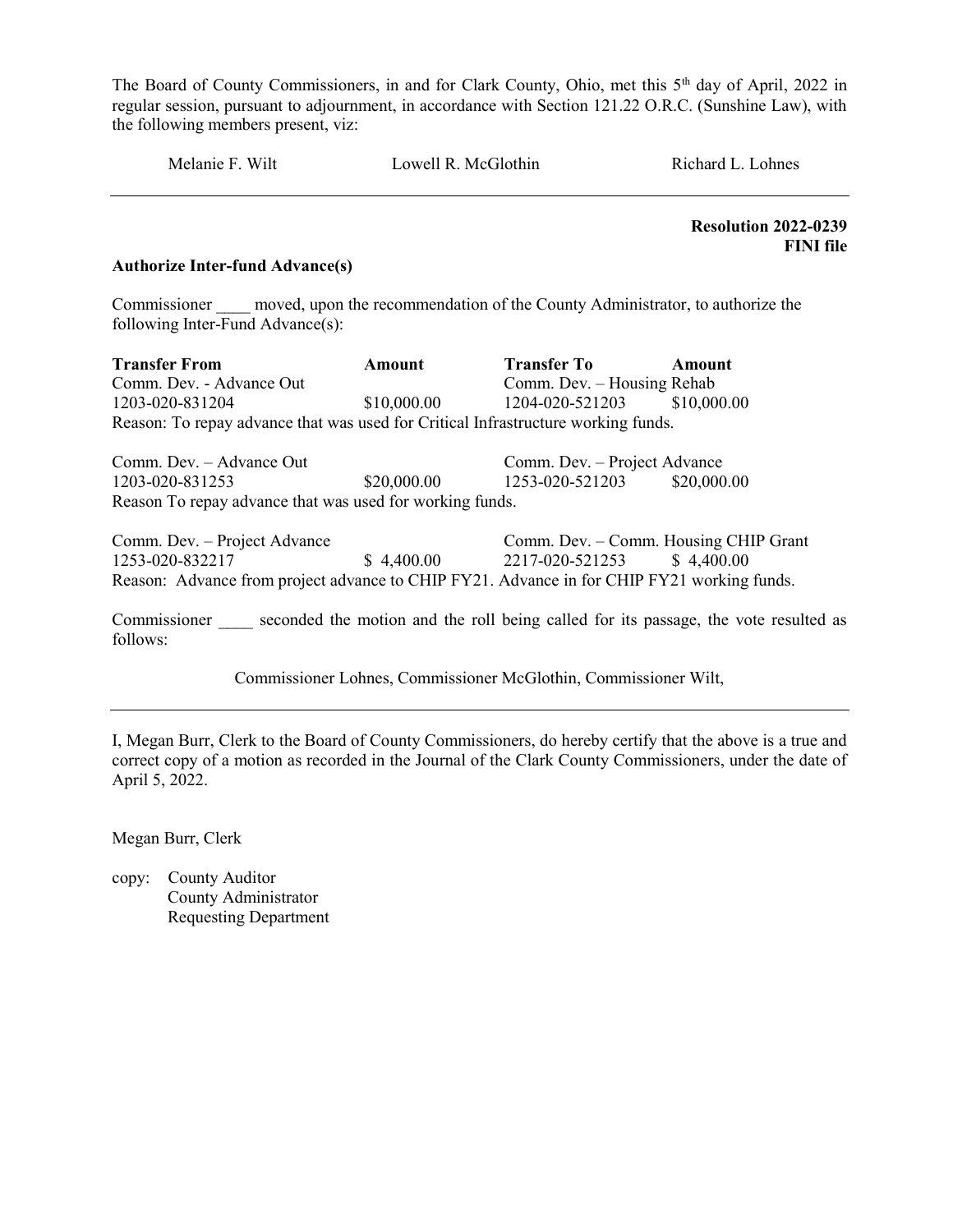Melanie F. Wilt Lowell R. McGlothin Richard L. Lohnes

 Resolution 2022-0240 FINS file

#### Approve Supplemental Appropriation(s)

Commissioner and moved, upon the recommendation of the County Administrator, to authorize the following supplemental appropriation(s) from unappropriated funds:

Fund: Department: Account: Amount: ARPA Fund (1210) Comm. Dev. Transfers \$259,322.21 Reason: To reimburse Health Insurance-Self Funded fund for Covid-19-related healthcare costs (Resolution 2022-0190).

General Fund (0001) Miscellaneous Operating Exp. \$238,000.00 Reason: 2022 Bureau for Children with Medical Handicaps billing from State of Ohio.

Commissioner seconded the motion and the roll being called for its passage, the vote resulted as follows:

Commissioner Lohnes, Commissioner McGlothin, Commissioner Wilt,

I, Megan Burr, Clerk to the Board of County Commissioners, do hereby certify that the above is a true and correct copy of a motion as recorded in the Journal of the Clark County Commissioners, under the date of April 5, 2022.

Megan Burr, Clerk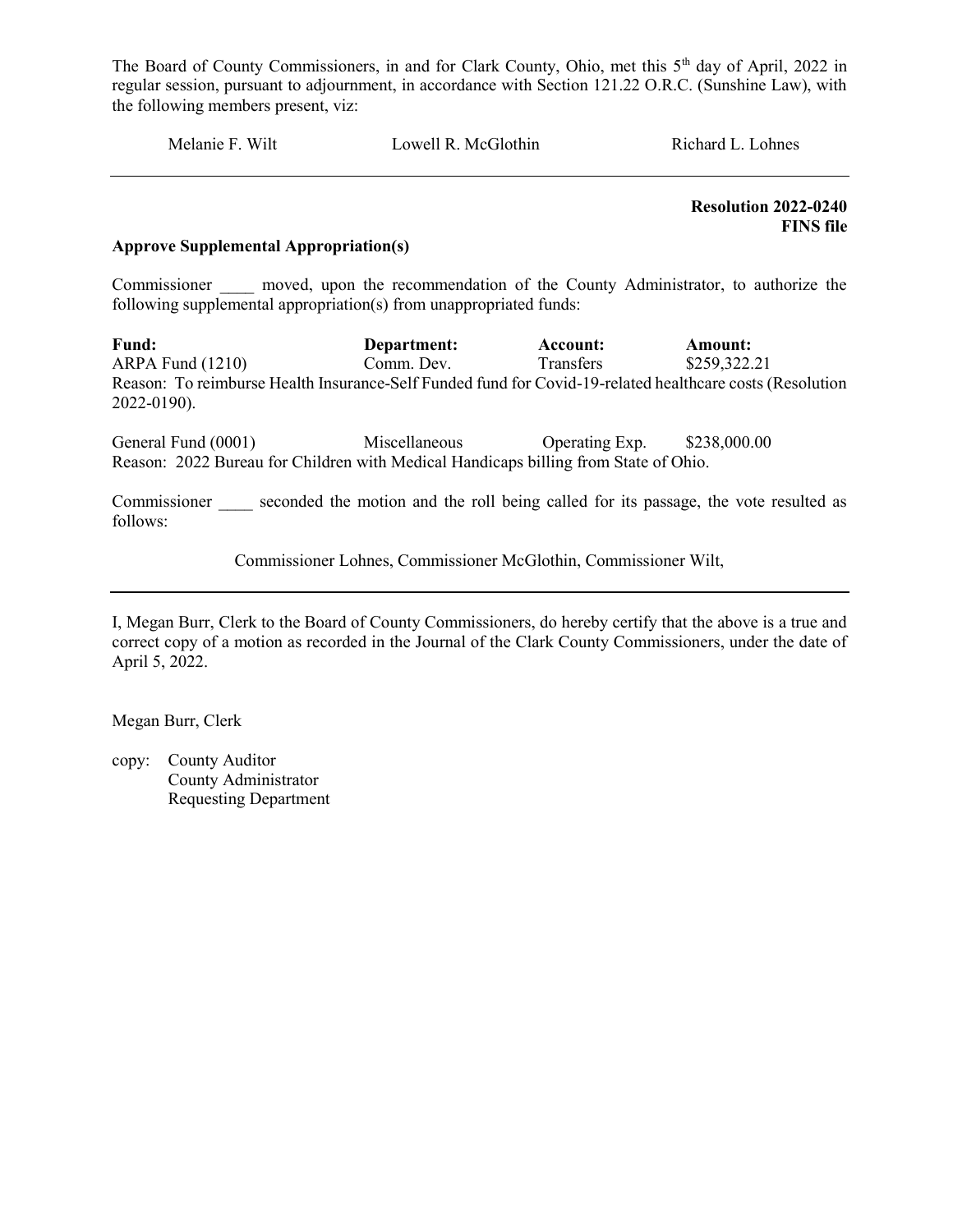Melanie F. Wilt Cowell R. McGlothin Richard L. Lohnes

 Resolution 2022-0241 FINT file

## Approve Issuance of Warrants for Then and Now(s)

Commissioner moved, upon the recommendation of the County Administrator, to approve the issuance of warrants for then and now(s) are as follows:

P.O. Number Fund Vendor Date Purchase Amount 220023290 Real Estate Assessment Clark County IS 2/7/22 \$8,281.64 Reason: No purchase order was prepared before invoice was received. OnBase annual maintenance 2022.

220023315 Juv. Ct. Spec. Project American Bar Assoc. 2/28/22 \$ 750.00 Reason: Training registration had to be completed prior to the approval of the purchase order.

220023315 Juv. Ct. Spec. Project American Bar Assoc. 2/28/22 \$ 750.00 Reason: Training registration had to be completed prior to the approval of the purchase order.

220023315 Juv. Ct. Spec. Project American Bar Assoc. 2/28/22 \$ 750.00 Reason: Training registration had to be completed prior to the approval of the purchase order.

Commissioner seconded the motion and the roll being called for its passage, the vote resulted as follows:

Commissioner Lohnes, Commissioner McGlothin, Commissioner Wilt,

I, Megan Burr, Clerk to the Board of County Commissioners, do hereby certify that the above is a true and correct copy of a motion as recorded in the Journal of the Clark County Commissioners, under the date of April 5, 2022.

Megan Burr, Clerk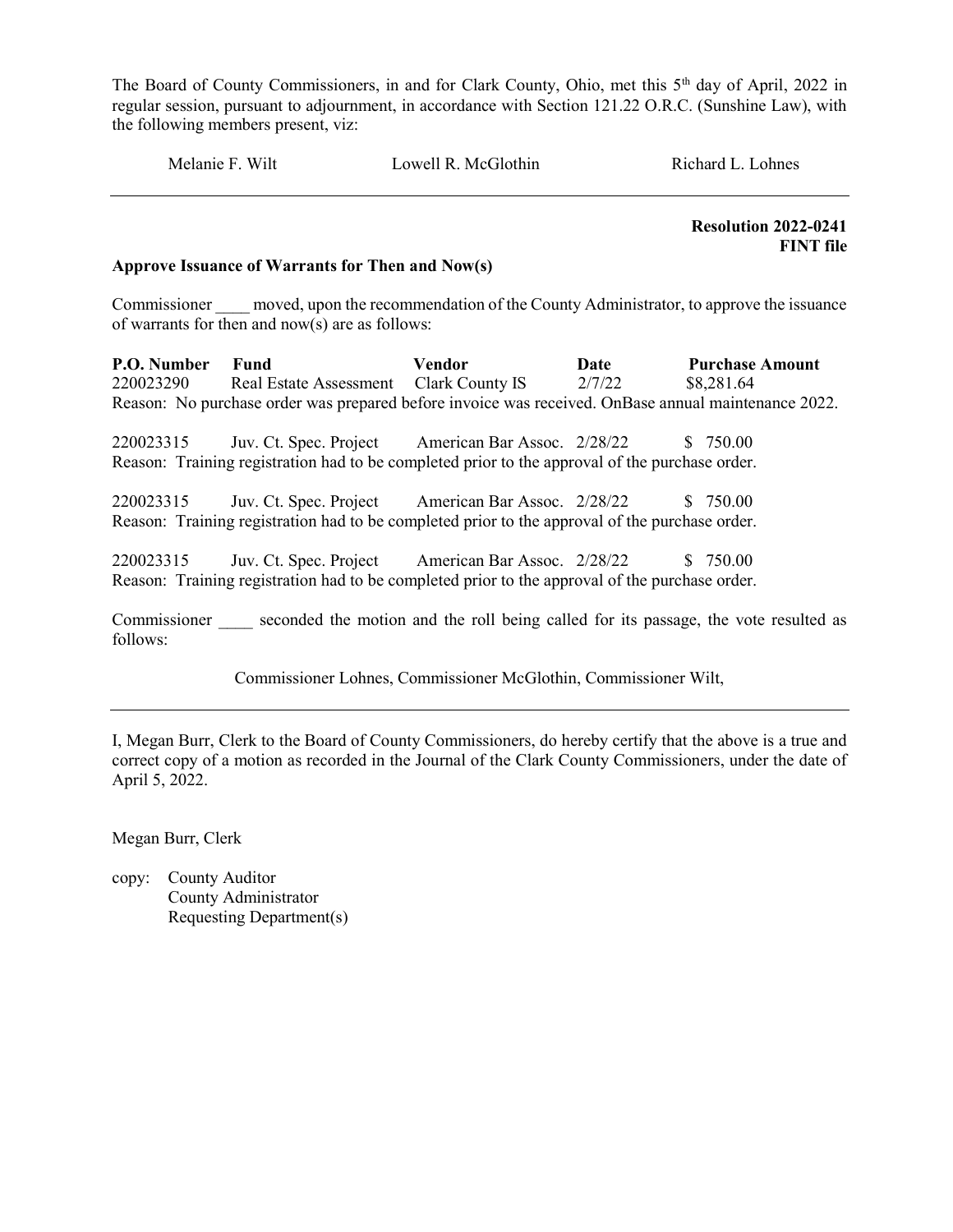Melanie F. Wilt Lowell R. McGlothin Richard L. Lohnes

Resolution 2022-0242 INVP file

# Authorize Purchase of Vehicle for the Clark County Engineer's Office

Commissioner moved, per the request of the County Engineer, to authorize the purchase of one (1) new 2022 Chevrolet 1500 pickup truck, VIN #3GCUYAED1NG204434, from Jeff Schmitt Auto Group at a cost of \$38,130. The cost to be paid from the MV&GT Fund.

Further move to authorize the County Administrator to execute the contract and related documents, including the purchase order.

Commissioner seconded the motion and the roll being called for its passage, the vote resulted as follows:

Commissioner Lohnes, Commissioner McGlothin, Commissioner Wilt,

I, Megan Burr, Clerk to the Board of County Commissioners, do hereby certify that the above is a true and correct copy of a motion as recorded in the Journal of the Clark County Commissioners, under the date of April 5, 2022.

Megan Burr, Clerk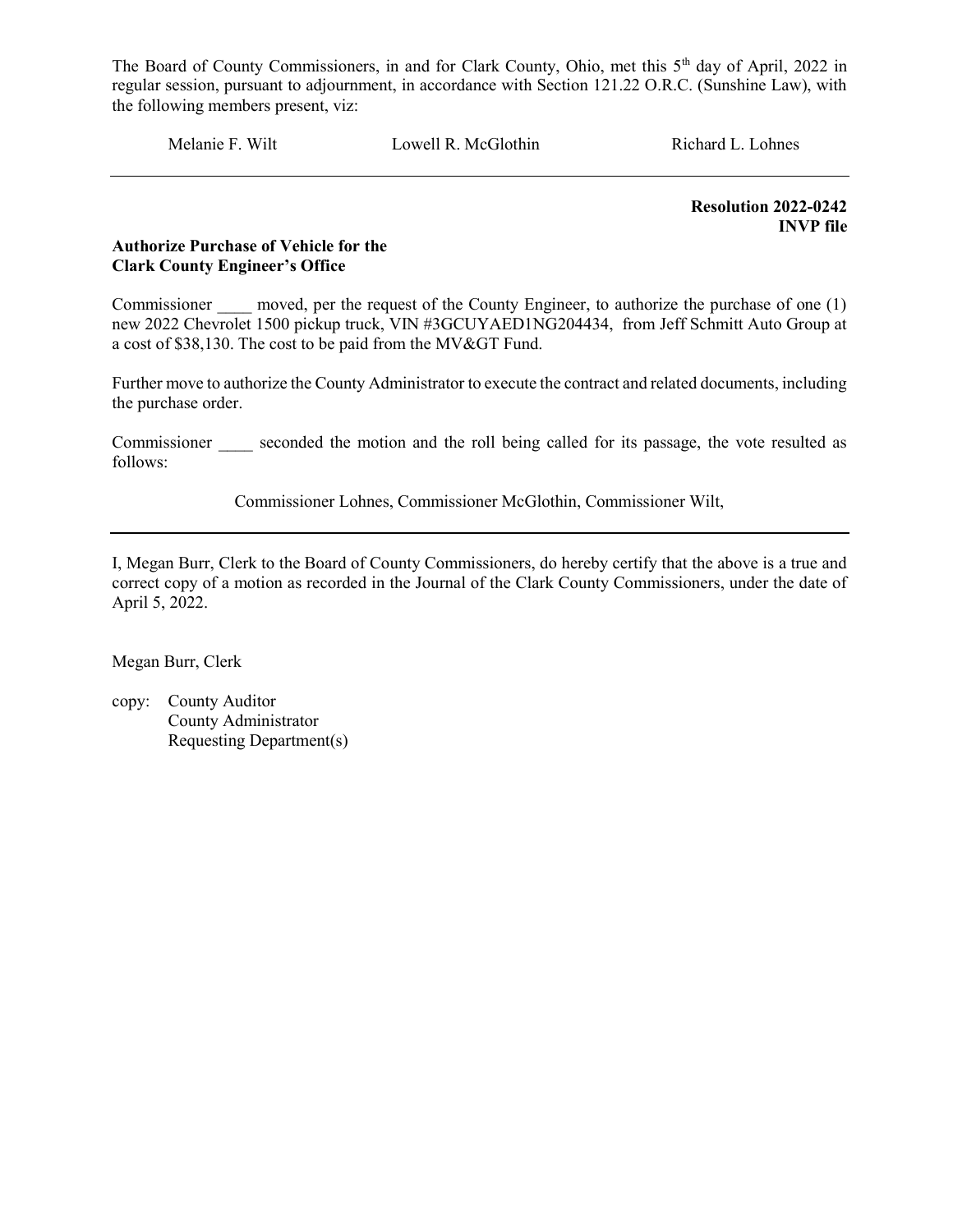Melanie F. Wilt Lowell R. McGlothin Richard L. Lohnes

 Resolution 2022-0243 INVP file

# Authorize Purchase of Vehicle for the Utilities Department

Commissioner moved, per the request of the Utilities Director, to authorize the purchase of a 2014 International 7500 (VIN 1HTWNAZT3EH481937 with 23,602 miles) with sewer cleaning equipment Vactor Model # 2115 Plus PD, Vactor Serial # 13-04V- 13800 from the Lucas County Sanitary Engineer, 1111 S. McCord Road, Holland, Ohio 43528 for a cost of \$180,000.00 to be paid for from the Utilities Water and Sewer funds. The vehicle will be used by the Utilities Department to provide maintenance of sanitary sewer and public water infrastructure within the County.

Further move to authorize the County Administrator to execute contract and related documents, including the purchase order.

Commissioner seconded the motion and the roll being called for its passage, the vote resulted as follows:

Commissioner Lohnes, Commissioner McGlothin, Commissioner Wilt,

I, Megan Burr, Clerk to the Board of County Commissioners, do hereby certify that the above is a true and correct copy of a motion as recorded in the Journal of the Clark County Commissioners, under the date of April 5, 2022.

Megan Burr, Clerk

copy: County Auditor County Administrator Commission Budget Analyst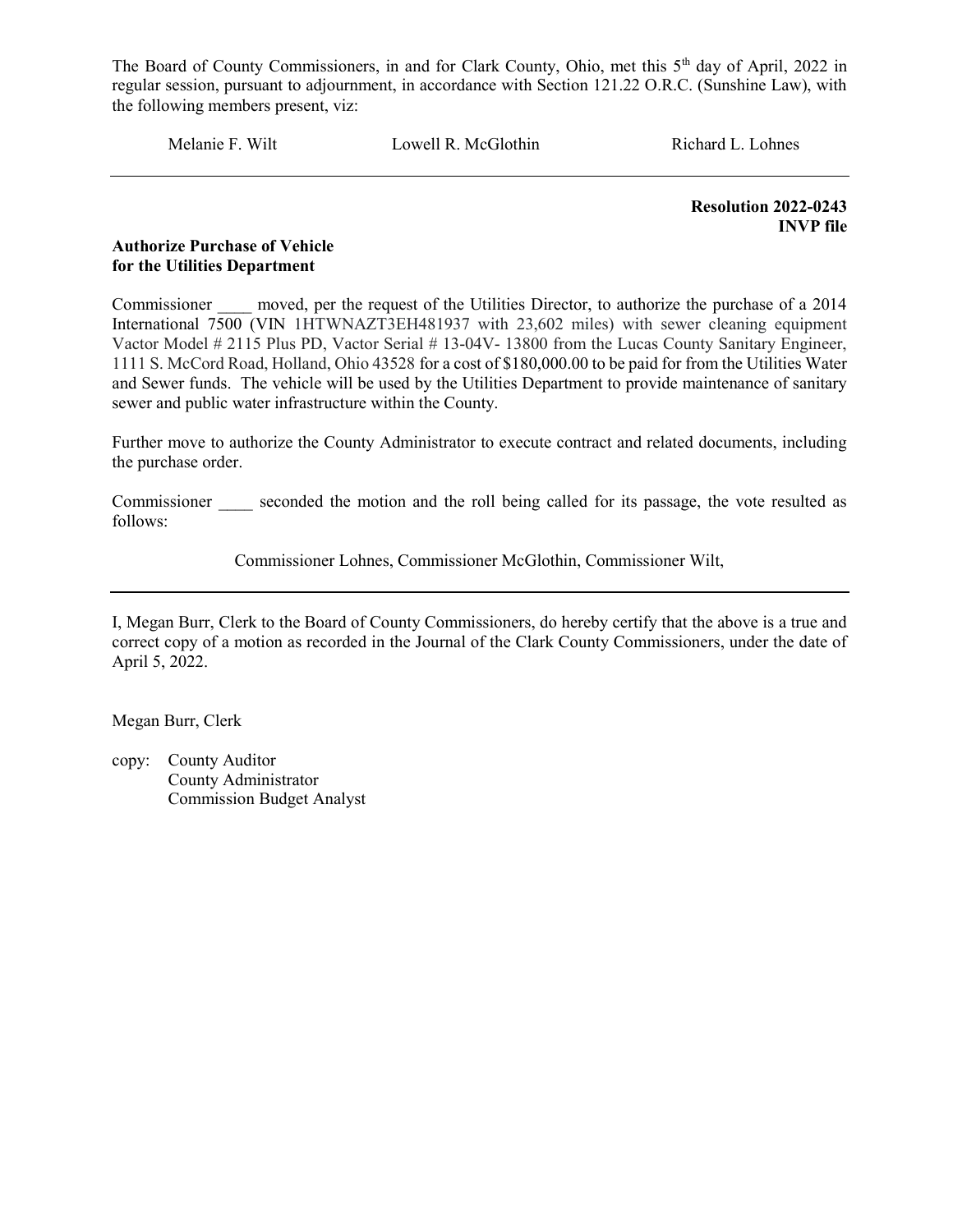Melanie F. Wilt Lowell R. McGlothin Richard L. Lohnes

 Resolution 2022-0244 INVS file

# Authorize Disposal of Obsolete Equipment

Commissioner moved, per the request of the Sheriff's Office, to dispose of the following through online auction for 15 calendar days in accordance with Resolution 2022-0009 §307.12(E) of the Ohio Revised Code:

Whelen Liberty Light Bar Model SX8BBRR - 7 bars Code Red Light Bar - 1 bar Federal Signal Legend LPX - 2 bars Federal Signal Integrity - 1 bar

Whelen Control Pack 295SLSA6 - 4 total Federal Control Pack PA640 - 2 total Federal Control Pack SSP2000B - 1 total Federal Smart Siren Platnum - 1 total

Whelen Siren Speaker SA315P - 4 total

Further the Board finds this property is no longer needed for county use.

Commissioner seconded the motion and the roll being called for its passage, the vote resulted as follows:

Commissioner Lohnes, Commissioner McGlothin, Commissioner Wilt,

I, Megan Burr, Clerk to the Board of County Commissioners, do hereby certify that the above is a true and correct copy of a motion as recorded in the Journal of the Clark County Commissioners, under the date of April 5, 2022.

Megan Burr, Clerk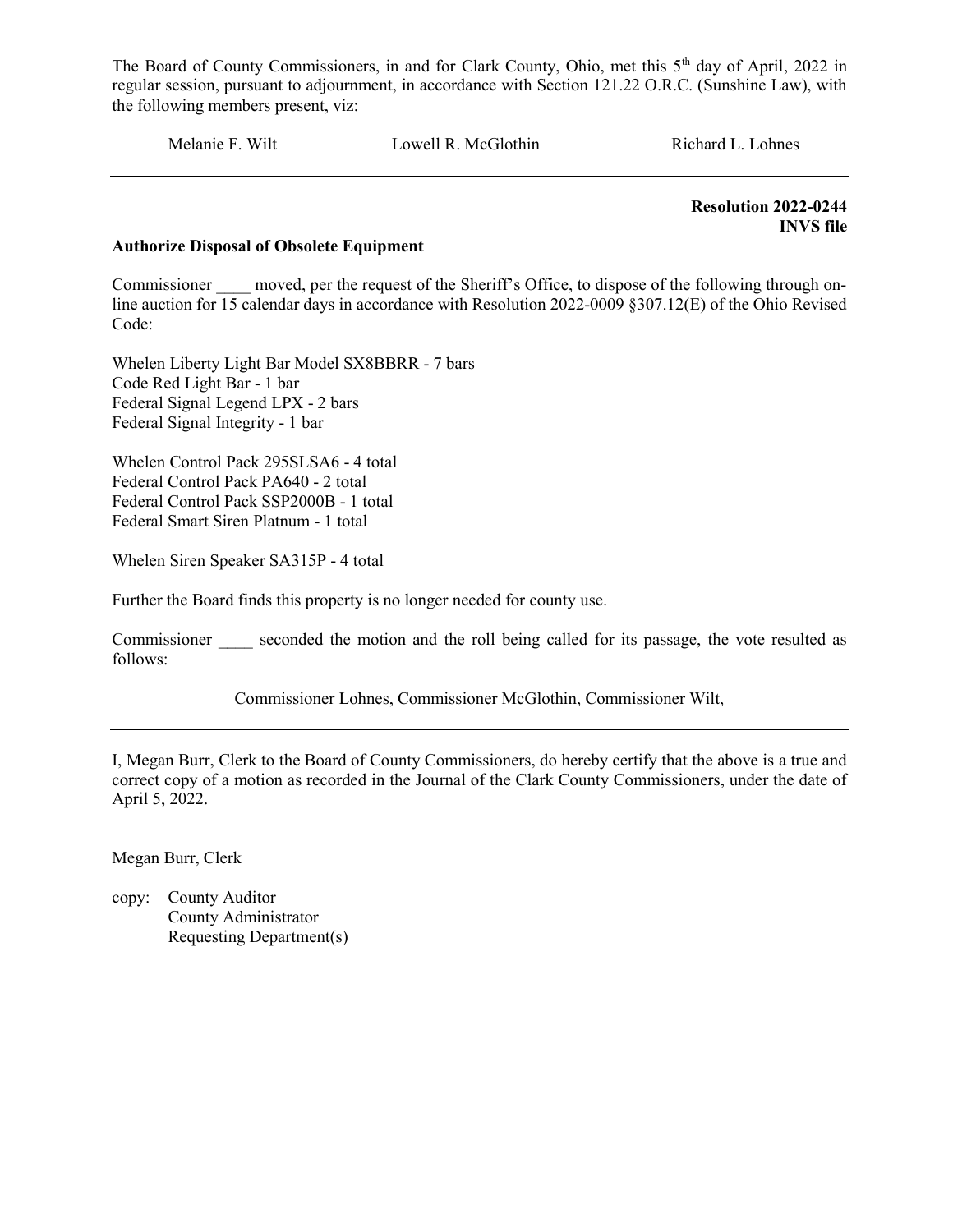Melanie F. Wilt Lowell R. McGlothin Richard L. Lohnes

 Resolution 2022-0245 INVS file

# Authorize Disposal of Obsolete Equipment

Commissioner moved, per the request of the Sheriff's Office, to dispose of the following through online auction for 15 calendar days in accordance with Resolution 2022-0009 §307.12(E) of the Ohio Revised Code:

2014 Ford Explorer VIN #1FM5K8AR8EGA14587

2014 Ford Explorer VIN #1FM5K8AR1EGA14589

2013 GMC Savana Van VIN #1GJW7PFA6D1100059

Further the Board finds this property is no longer needed for county use.

Commissioner seconded the motion and the roll being called for its passage, the vote resulted as follows:

Commissioner Lohnes, Commissioner McGlothin, Commissioner Wilt,

I, Megan Burr, Clerk to the Board of County Commissioners, do hereby certify that the above is a true and correct copy of a motion as recorded in the Journal of the Clark County Commissioners, under the date of April 5, 2022.

Megan Burr, Clerk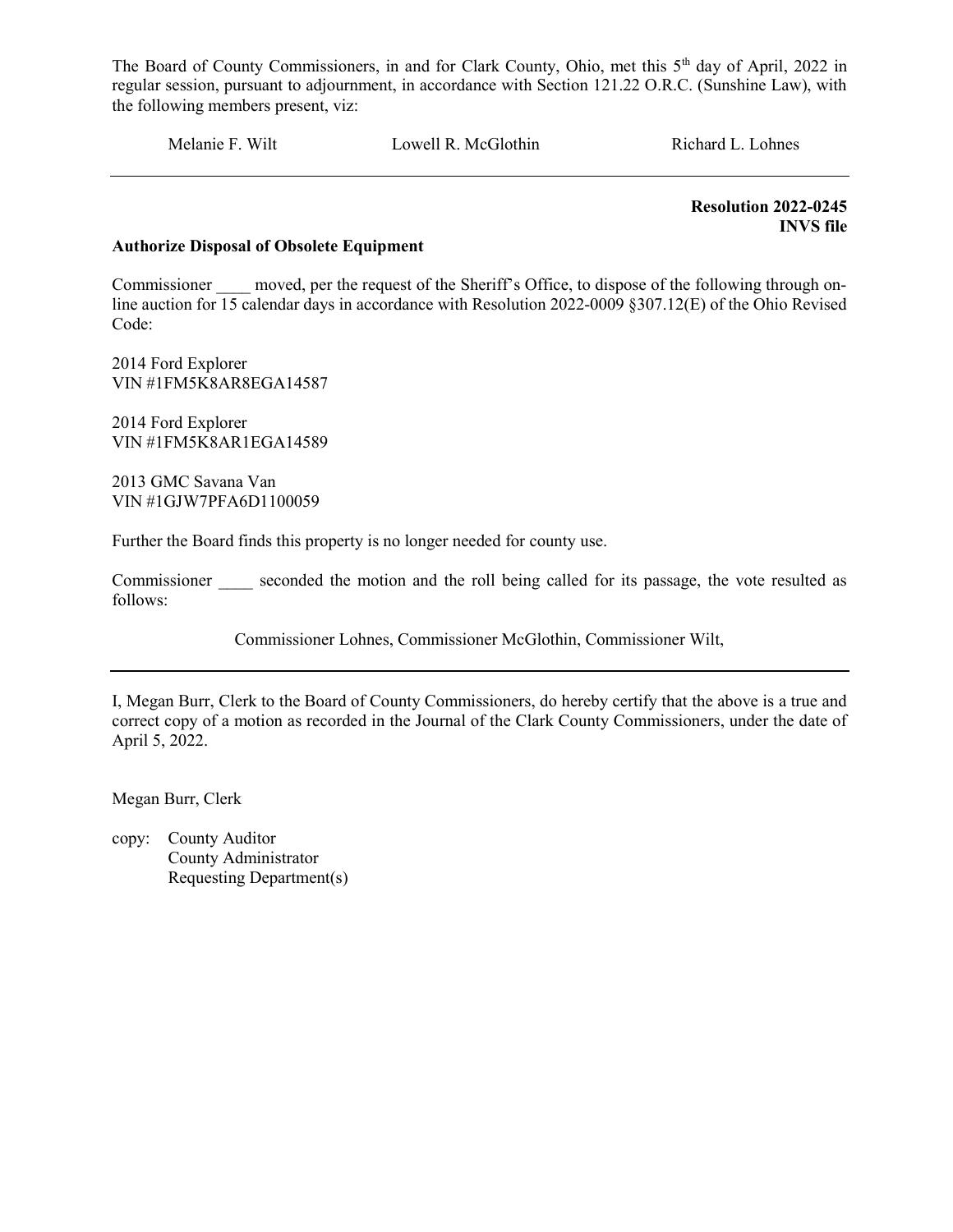Melanie F. Wilt Lowell R. McGlothin Richard L. Lohnes

# Resolution 2022-0246 TRAV file

#### Approve Travel/Expense Allowance

Commissioner moved, per request of the following Department Director(s) or Elected Official(s), to approve the following travel allowances:

| Dept.         | <b>Name</b>                          | <b>Purpose</b>                    | Place                   | Date                    | Cost       |
|---------------|--------------------------------------|-----------------------------------|-------------------------|-------------------------|------------|
| Comm. Dev.    | D. Lackovich-VanGorp OCCD Spring Mtg |                                   | Columbus, OH 4/26-27/22 |                         | \$125.00   |
| Comm. Dev.    | M. Foley                             | <b>OCCD</b> Spring Mtg            | Columbus, OH            | $4/26 - 27/22$          | \$125.00   |
| Clerk of Cts. | M. Tuttle                            | OJC Court Technology Columbus, OH |                         | 4/12/22<br><sup>S</sup> | 25.00      |
| DJFS          | N. Dunn                              | Child Placement                   | Cleveland, OH           | $4/8 - 10/22$           | \$1,700.00 |
| Sheriff       | C. Clark, S. Cultice                 | Vehicle Inspection                | Bunnell, FL             | 4/3/22                  | \$2,000.00 |
| Juv. Ct.      | Detention Staff                      | Court Tech Conf.                  | Columbus, OH            | 4/12/22                 | \$87.00    |
| Juv. Ct.      | Court Staff                          | Court Tech Conf.                  | Columbus, OH            | 4/12/22                 | \$ 208.80  |
| Recorder      | N. Pence                             | ORA Spring Conf.                  | Columbus, OH            | 4/19/22                 | \$150.00   |

Further move reimbursements shall comply with all requirements of the Travel Policy as adopted in the Personnel Manual.

Commissioner seconded the motion and the roll being called for its passage, the vote resulted as follows:

Commissioner Lohnes, Commissioner McGlothin, Commissioner Wilt,

I, Megan Burr, Clerk to the Board of County Commissioners, do hereby certify that the above is a true and correct copy of a motion as recorded in the Journal of the Clark County Commissioners, under the date of April 5, 2022.

Megan Burr, Clerk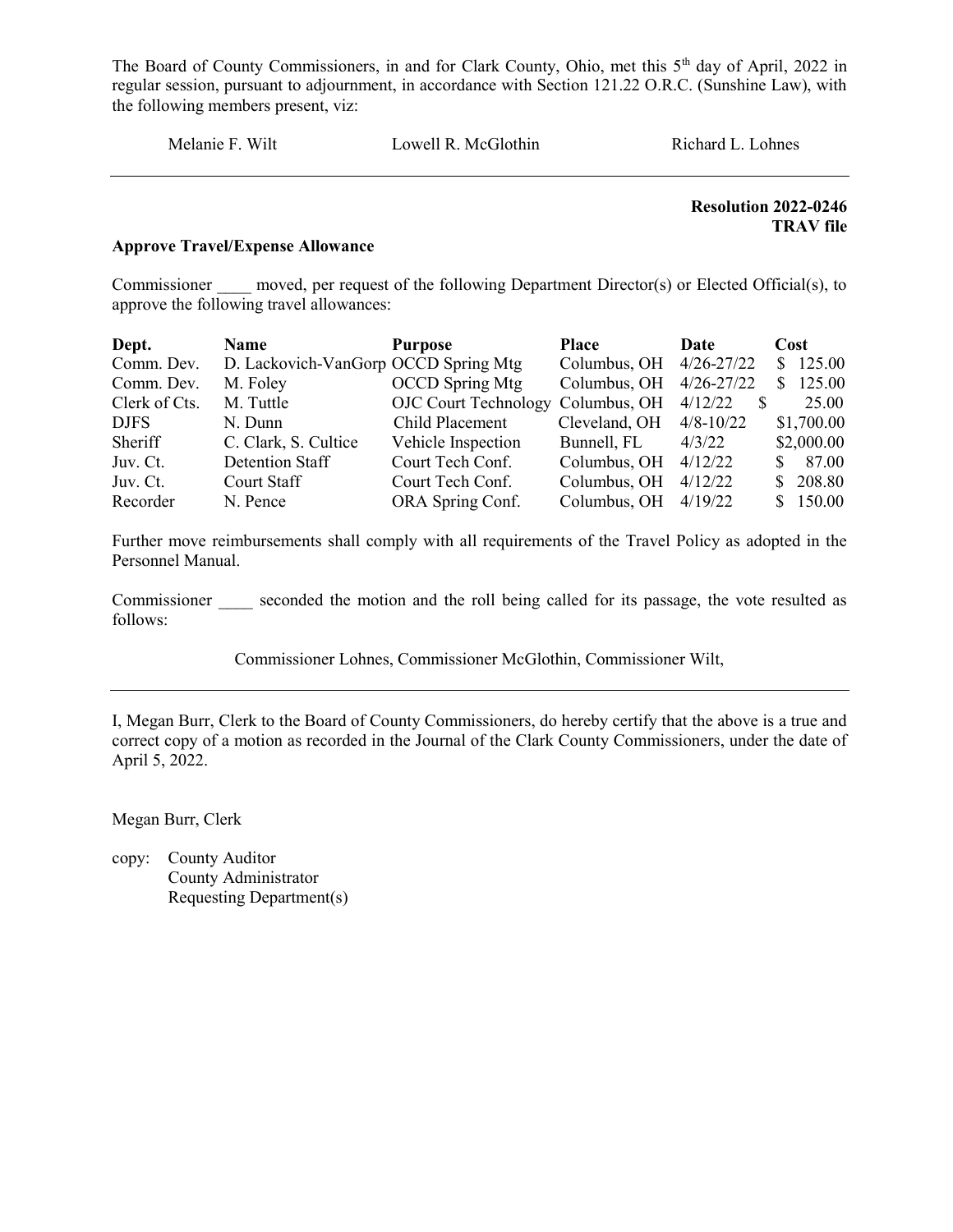Melanie F. Wilt **Lowell R. McGlothin** Richard L. Lohnes

 Resolution 2022-0247 ARPA file

# Authorize use of American Rescue Plan Act (ARPA) Funds toward the Standard Allowance for Revenue Loss

Commissioner moved, per request of the County Administrator, to approve the following reimbursement:

WHEREAS, Clark County has received direct payments from the United States (US) Treasury under the Coronavirus State and Local Fiscal Recovery Funds authorized by the American Rescue Plan Act (ARPA); and,

WHEREAS, Clark County will use the funding in accordance with ARPA and guidance from the US Treasury; and,

WHEREAS, the Department of Treasury issued the Final Rule, effective April 1, 2022, to provide guidance on permissible uses; and,

WHEREAS, electing to use the standard allowance amount as an alternative to the revenue loss calculation formula provided for governments is a permissible use of the ARPA funds. The standard allowance amount, specified by the Treasury as not to exceed \$10,000,000.00, may be applied toward government services and revenue loss incurred during the period of performance; and,

WHEREAS, \$1,380,077.00 of the ARPA funds allocated in Resolution 2021-0599 were used to reimburse the County's general fund for revenue loss in 2020. Furthermore, the remaining standard allowance amount of \$8,619,923.00 will be transferred to the County's general fund.

NOW, THEREFORE, BE IT RESOLVED by the Board of County Commissioners, that:

The Board of County Commissioners elects to use the standard allowance option for revenue loss and approves the allocation of ARPA funds toward the remaining standard allowance amount to be placed in the County's general fund, which totals \$8,619,923.00.

Commissioner seconded the motion and the roll being called for its passage, the vote resulted as follows:

Commissioner Lohnes, Commissioner McGlothin, Commissioner Wilt,

I, Megan Burr, Clerk to the Board of County Commissioners, do hereby certify that the above is a true and correct copy of a motion as recorded in the Journal of the Clark County Commissioners, under the date of April 5, 2022.

# Megan Burr, Clerk